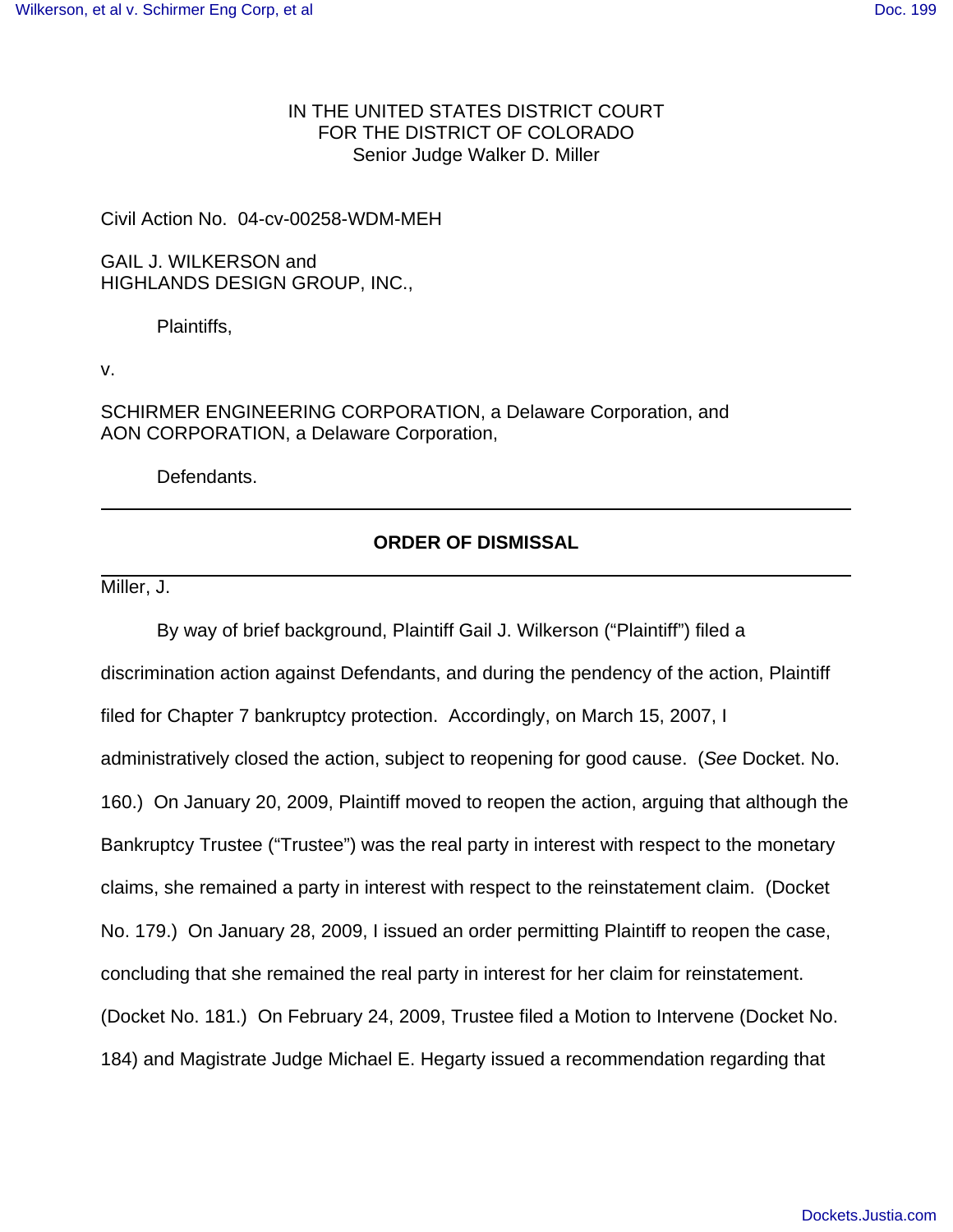motion (Docket No. 188) to which Trustee and Defendants timely objected (Docket Nos. 189, 190, 191). Finally, on August 5, 2009, Trustee filed a Motion to Dismiss, seeking to dismiss all claims asserted by Plaintiff pursuant to a settlement agreement Trustee reached with Defendants. (Docket No. 196.) Notably, as a part of the settlement between Trustee and Defendants, Defendants agreed to pay \$70,000 into the bankruptcy estate and waive all claims they might have had against the bankruptcy estate, and Trustee agreed to dismiss all claims asserted by Plaintiff in this action. However, the settlement provided that "[i]f the Trustee is not successful in dismissing all claims for monetary damages in the Lawsuit, including costs and attorneys' fees, the Trustee shall return the Settlement Payment to [Defendant] and this Agreement shall be void and of no force and effect." (Docket No. 196-2 ¶ 4.)

On August 26, 2009, I issued an order regarding Trustee's and Defendants' objections to Magistrate Judge Hegarty's recommendations, as well as Trustee's Motion to Dismiss. (Docket No. 198.) In that order, I accepted Magistrate Judge Hegarty's recommendations and ruled: (1) Trustee's Motion to Intervene be granted in part with respect to intervening for the monetary claims, as I permitted Trustee to be substituted as a party for Plaintiff's monetary claims; (2) Trustee's Motion to Intervene be denied in part with respect to intervening for the reinstatement claim, as I determined that Plaintiff remained the real party in interest for the reinstatement claim; (3) Trustee's Motion to Dismiss be granted with respect to the monetary claims for which Trustee's intervention was appropriate; and (4) Trustee's Motion to Dismiss be denied with respect to the reinstatement claim, because Plaintiff was the real party in interest with respect to that claim and Trustee was therefore unable to voluntarily dismiss the claim. Finally, due to the

2